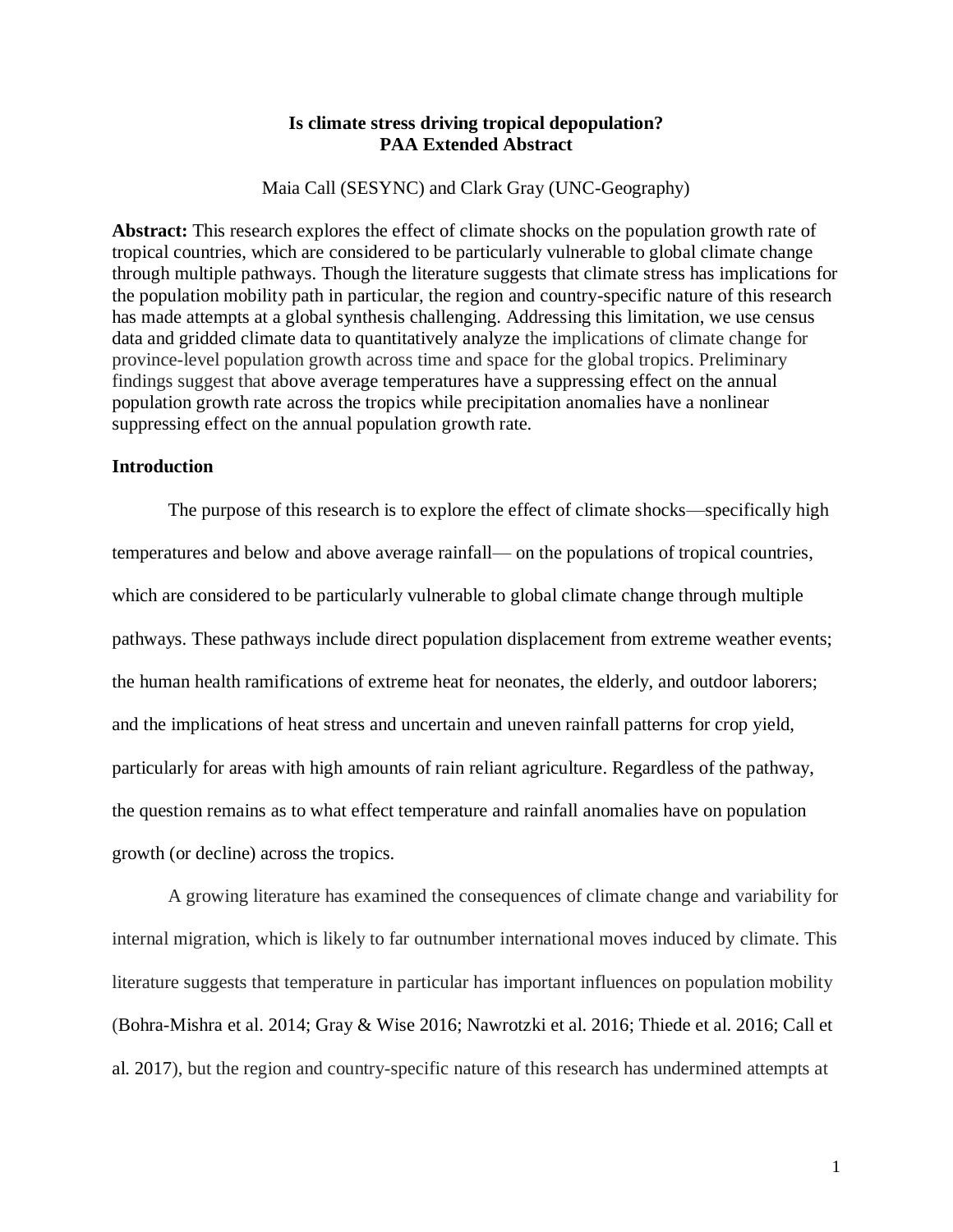a global synthesis. To address this gap in the literature, we directly investigate the consequence of climate change for district-level population growth across time and space for the global tropics. This notably improves on previous attempts to forecast population distribution under future climates (Nieves et al. 2017; Rigaud et al. 2018), which have relied on extrapolation of static climate-population relationships without direct examination of population change.

### **Data**

All data for this analysis come from the Integrated Population and Environmental Data (IPUMS TERRAPOP) database. From this database, we extracted district level data on thirty-six tropical countries (see Figure 1 for geographic distribution) with at least 3 or more years of census data. Using these data, we construct our outcome variable, annual population growth rate, using the formula:

# $\left(\frac{\text{Current population size} - \text{Baseline population size}}{\text{Baseline population size}}\right) * 100$

# Years between current population estimate and baseline population estimate

We also use these international census data to construct control variables for educational attainment, sex ratio, population density, and dependency ratio, all of which have been linked in the literature with the annual population growth rate. Educational attainment is the percentage of the district population with less than an elementary school education. We use the total number of men and women to construct the sex ratio (female to male) and similarly use the total number of people in each five-year age group to generate our dependency ratio (number of people aged under 15 and above 65/number of people ages 15-65). Population density is calculated by dividing the total population size for the district over the geographic area in square kilometers for that district.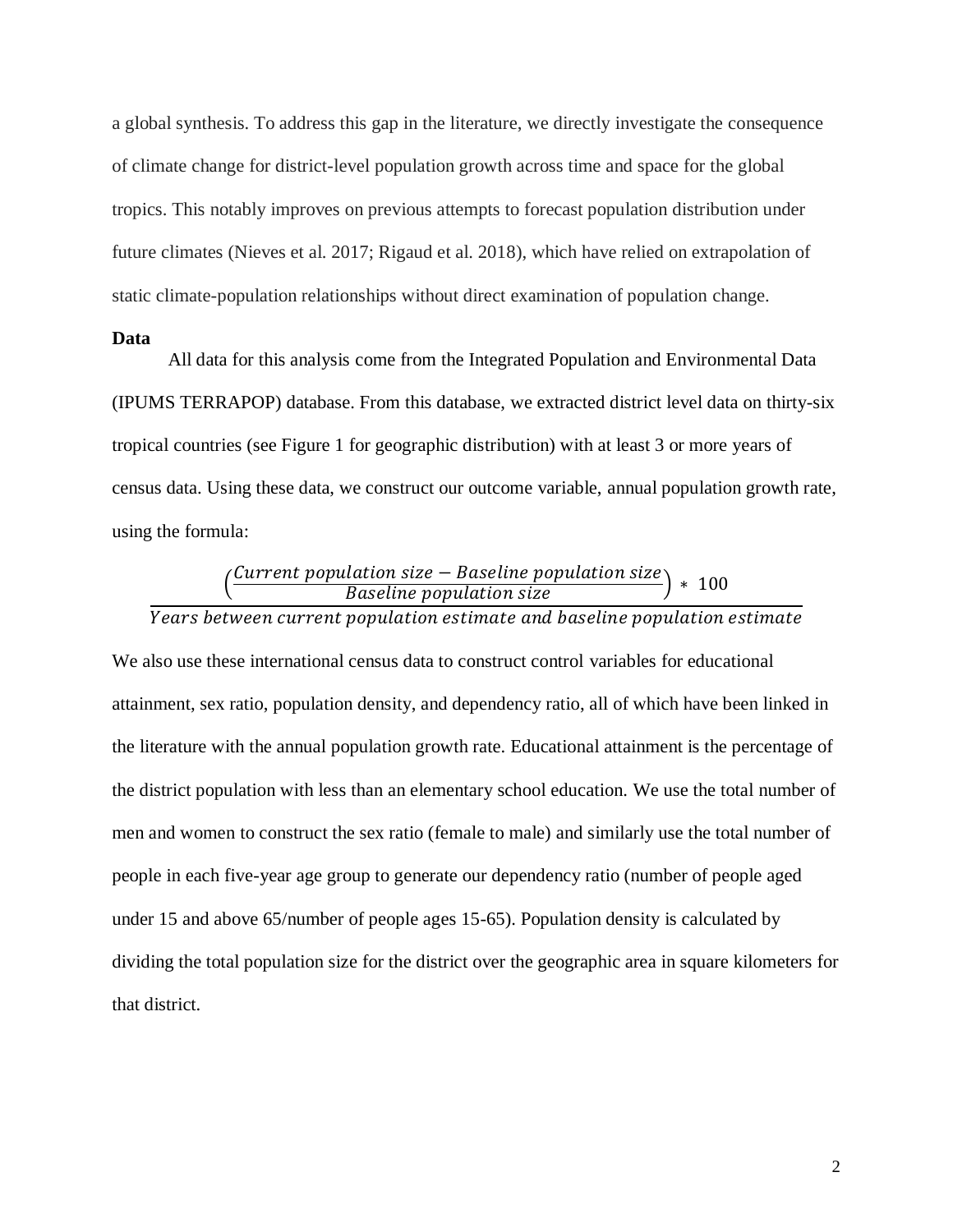Our climate data were extracted from the University of East Anglia Climatic Research Unit (CRU) data provided through IPUMS TERRAPOP. These temperature and precipitation data have a monthly temporal resolution and a spatial resolution of 0.5° by 0.5°, which is roughly 30 km<sup>2</sup> across the global tropics. To measure local deviations from the historical climate, our predictors of interest, we transform these values into climate anomalies, defined as the z-score of the mean monthly temperature or precipitation, over a decade relative to a 1950-2013 reference period (see Table 1 for total and regionally subdivided summary statistics).

#### **Methods**

To examine the relationship between climate shocks and population growth rates, we employ a fixed effects panel data regression approach, modeling the district-level population growth rate at the global and regional scales as a function of linear and quadratic decadal climate shocks and controlling for district-level educational attainment, sex ratio, population density, dependency ratio, and census year. We employ a fixed effects approach in order to remove the effect of time-invariant variables that we are unable measure from our analysis, so that we are able to assess the effect of our climate variables on population growth rates, all else being equal.

# **Discussion and conclusions**

Preliminary findings suggest that above average temperatures have a suppressing effect on the annual population growth rate across the tropics, while both below and above average temperatures are associated with an increase in the annual population growth rate (see Table 2 and Figures 2 and 3). Above average temperatures may both reduce local fertility and may induce out-migration by reducing crop productivity. Below average rainfall, conversely, may be suppressing out-migration by reducing while above average rainfall may be enabling higher fertility by improving agricultural yield.

3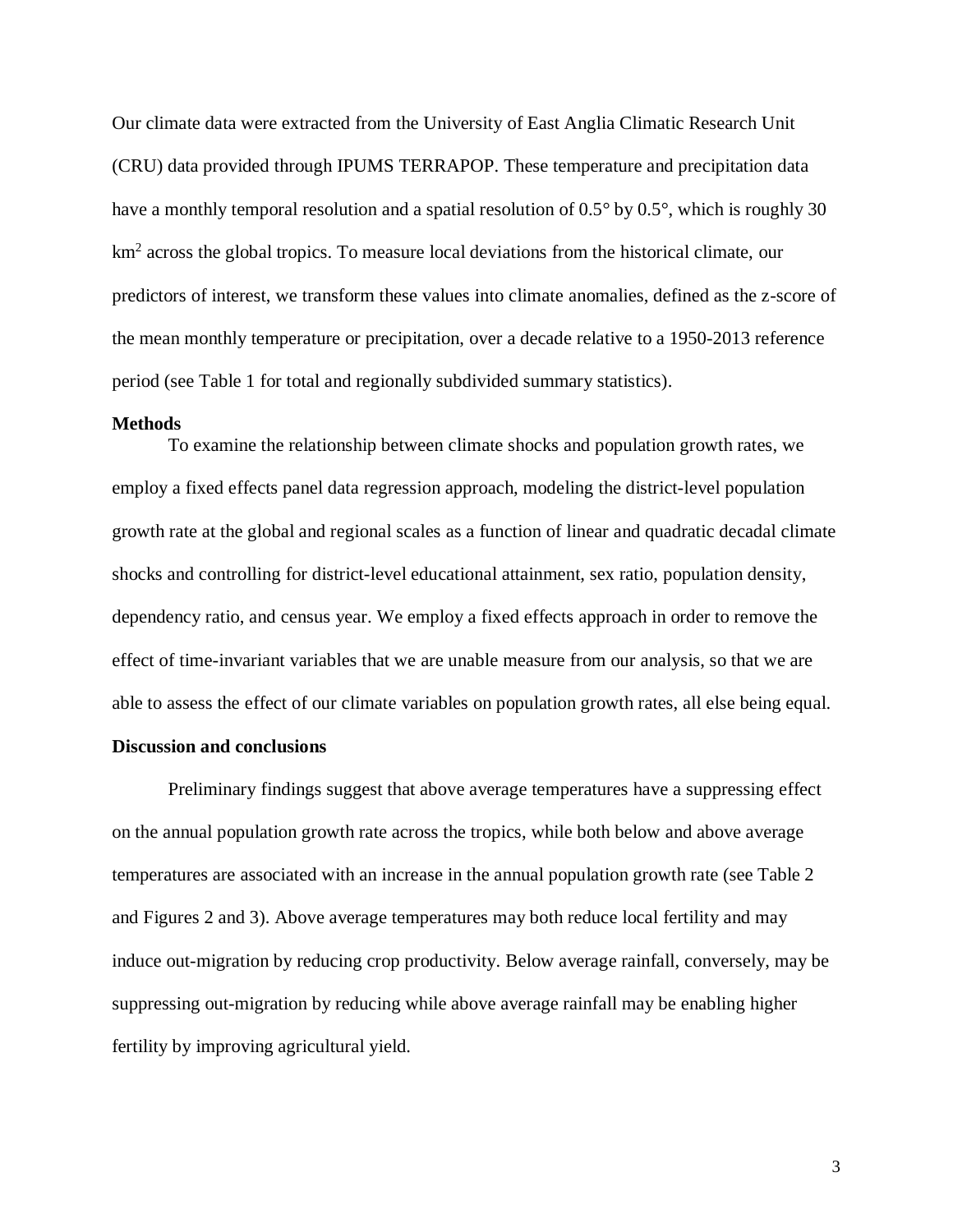The relationship between annual population growth rate and climate anomalies also appears to be regionally variable. In the African region, precipitation anomalies appear to be the most significant predictor of annual population growth rate. This may be attributable to the reliance on rainfed agriculture common across sub-Saharan Africa, where the population is still largely rural and heavily dependent on agriculture. No climate effects have emerged as of yet for the Asian region. In Central America, below average temperatures appear to be suppressing annual population growth, likely once again through an agricultural pathway. The pattern in the South American region mirrors that of the broader pattern across the tropics, with above average temperatures suppressing population growth while above and below average precipitation is associated with higher population growth rates.

Future work will allow for spatial autocorrelation between adjacent districts through spatial statistical modeling approaches, as spatial autocorrelation may be impacting the results of these analyses. Further, we intend to consider the interaction our climate variables with one another, as hot and wet conditions have different implications for human health and agriculture than hot and dry conditions, for instance. Finally, we also intend to interact our demographic controls with the climate predictors, to determine whether the effects of heat vary by population density or educational attainment, for example.

## **References**

- Bohra-Mishra, P., Oppenheimer, M., & Hsiang, S. M. (2014). Nonlinear permanent migration response to climatic variations but minimal response to disasters. Proceedings of the National Academy of Sciences, 111(27), 9780-9785.
- Call, M., C. Gray, M. Emch and M. Ali. (2017). Disruption, not displacement: Environmental variability and temporary migration in Bangladesh. Global Environmental Change 46: 157– 165.
- Gray, C., and E. Wise. (2016). Country-specific effects of climate variability on human migration. Climatic Change 135(3): 555-568
- Nawrotzki, R. J., Runfola, D. M., Hunter, L. M., & Riosmena, F. (2016). Domestic and International Climate Migration from Rural Mexico. Human ecology, 44(6), 687-699.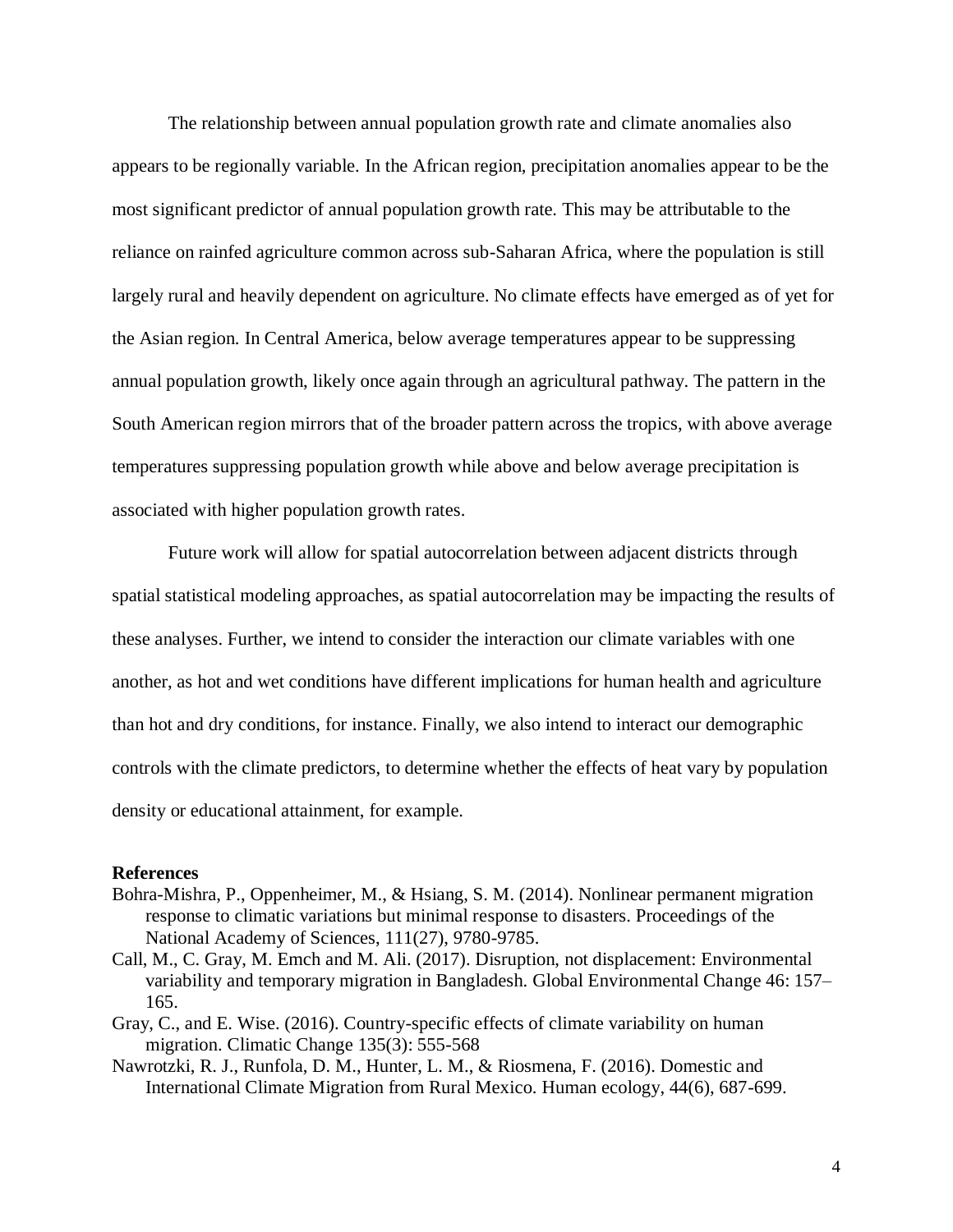- Nieves, JJ, Stevens, FR, Gaughan, AE, Linard, C, Sorichetta, A, Hornby, G, Patel, NN, Tatem, AJ. (2017) Examining the correlates and drivers of human population distributions across low- and middle-income countries. J. R. Soc. Interface 14: 20170401.
- Rigaud, K., de Sherbinin, A., Jones, B., Bergmann, J., Clement, V., Ober, K., Schewe, J., Adamo, S., McCusker, B., Heuser, S., Midgley, A. (201)8. Groundswell: Preparing for Internal Climate Migration. World Bank, Washington, DC
- Thiede, B., C. Gray, and V. Mueller. (2016). Climate variability and inter-provincial migration in South America, 1970-2011. Global Environmental Change 41: 228–240.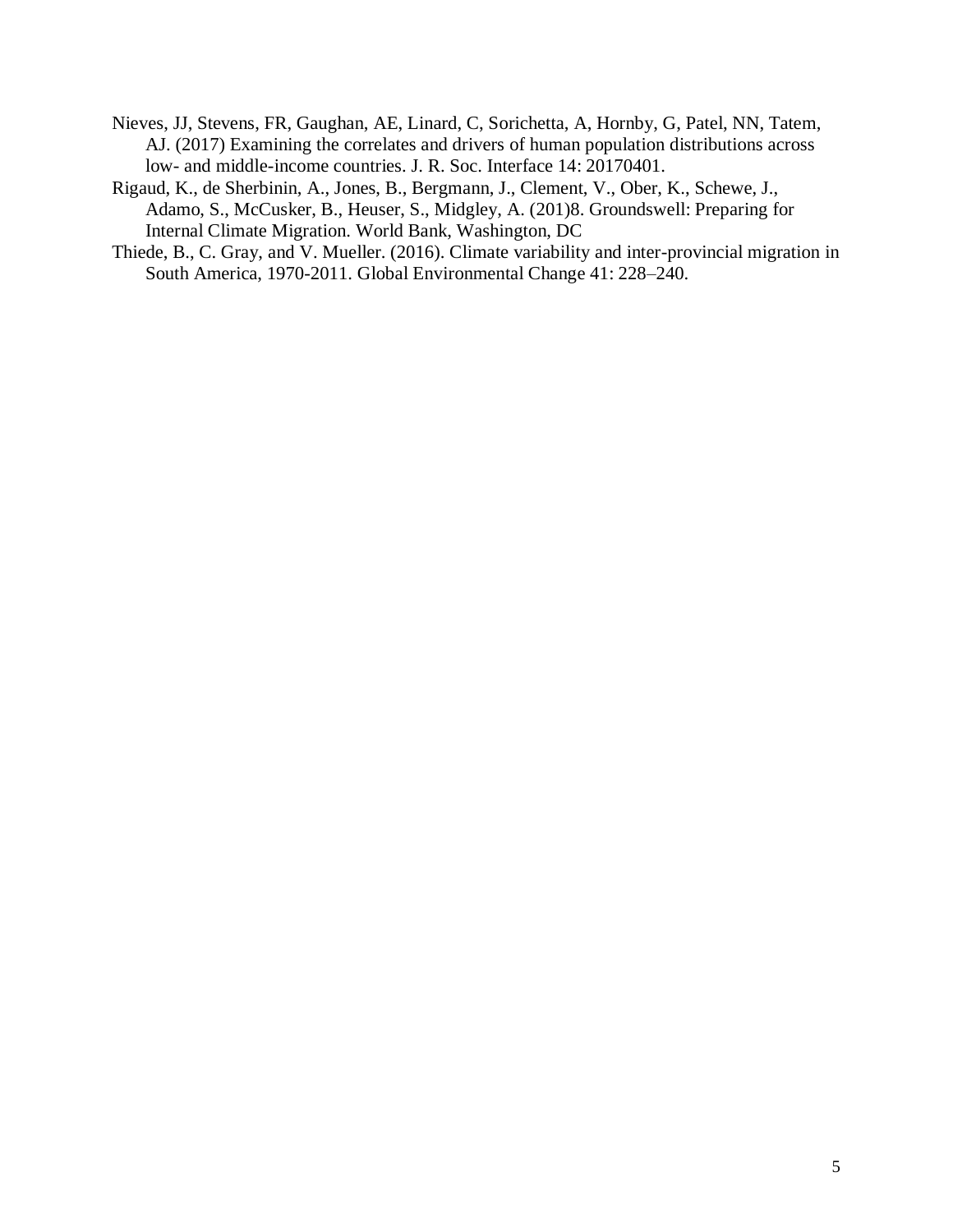|                                                               |         | <b>All Regions</b><br>$(N=7,169)$ |         | Africa<br>$(N=1,690)$ |         | Asia<br>$(N=1,976)$ | $(N=955)$ | <b>Central America</b> | <b>South America</b><br>$(N=2,548)$ |           |
|---------------------------------------------------------------|---------|-----------------------------------|---------|-----------------------|---------|---------------------|-----------|------------------------|-------------------------------------|-----------|
| Variable                                                      | Mean    | <b>SD</b>                         | Mean    | <b>SD</b>             | Mean    | <b>SD</b>           | Mean      | <b>SD</b>              | Mean                                | <b>SD</b> |
|                                                               |         |                                   |         |                       |         |                     |           |                        |                                     |           |
| Temperature Z-Score                                           | 0.44    | 0.90                              | 0.88    | 0.71                  | 0.48    | 0.90                | 0.46      | 0.85                   | 0.12                                | 0.89      |
| Precipitation Z-Score                                         | $-0.04$ | 0.96                              | $-0.47$ | 0.86                  | $-0.07$ | 0.88                | 0.04      | 0.94                   | 0.23                                | 0.98      |
| Annual population growth<br>rate $(\%)$<br>Population density | 2.61    | 3.37                              | 3.41    | 3.83                  | 2.27    | 3.06                | 2.99      | 4.02                   | 2.19                                | 2.85      |
| (pop/km2)<br>Less than primary school                         | 796     | 3,597                             | 1,916   | 6,689                 | 862     | 2,410               | 271       | 937                    | 200                                 | 785       |
| education $(\%)$                                              | 63.27   | 22.62                             | 75.25   | 17.76                 | 62.91   | 22.73               | 67.41     | 23.79                  | 54.05                               | 20.77     |
| Sex ratio (female to male)                                    | 1.00    | 0.08                              | 1.03    | 0.08                  | 1.00    | 0.08                | 0.99      | 0.08                   | 0.98                                | 0.08      |
| Dependency ratio<br>(dependent to working)                    |         |                                   |         |                       |         |                     |           |                        |                                     |           |
| population)                                                   | 0.84    | 0.20                              | 0.94    | 0.20                  | 0.75    | 0.17                | 0.92      | 0.20                   | 0.80                                | 0.19      |

## **Table 1.** Summary statistics (N=number of geographic unit-years)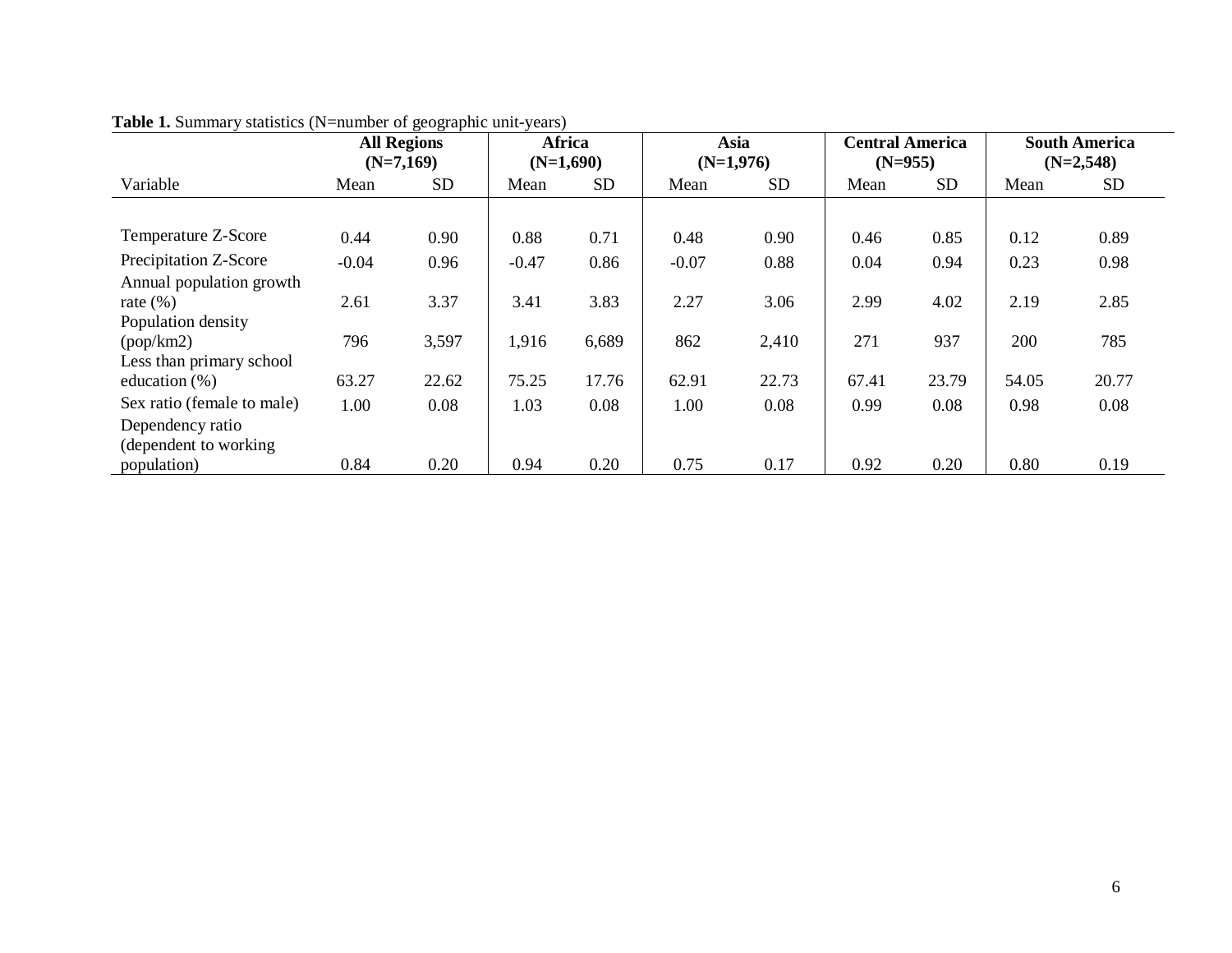| Predictors                         | All<br>Regions | Africa      | Asia        | Central<br>America | South<br>America |
|------------------------------------|----------------|-------------|-------------|--------------------|------------------|
| <b>Climate anomalies</b>           |                |             |             |                    |                  |
| Temperature Z-Score                | $-0.284***$    | 0.0052      | $-0.2$      | $2.521***$         | $-0.414***$      |
| Temperature Z-Score x              |                |             |             |                    |                  |
| Temperature Z-Score                | 0.0698         | $-0.155$    | $-0.127$    | $-0.821**$         | $-0.00815$       |
| Precipitation Z-Score              | $-0.0523$      | 0.143       | $-0.0924$   | $-0.0412$          | $-0.130*$        |
| Precipitation Z-Score x            |                |             |             |                    |                  |
| Precipitation Z-Score              | $0.0720**$     | $0.270*$    | 0.0177      | 0.179              | 0.0402           |
| <b>Population characteristics</b>  |                |             |             |                    |                  |
| Population density (pop/km2)       | $6.117***$     | 13.81***    | $6.075***$  | 10.81***           | $-0.217$         |
| Less than primary school education | $-0.00189$     | $-0.0306$   | $-0.0347*$  | $0.0671*$          | $-0.015$         |
| Sex ratio                          | $-1.089$       | 5.579       | $-0.106$    | 4.25               | $-4.098**$       |
| Dependency ratio                   | 1.078*         | $-2.673$    | $-0.864$    | $-0.895$           | 1.512            |
| Constant                           | $-20.52***$    | $-67.40***$ | $-24.80***$ | $-45.29***$        | $6.737**$        |
| Observations                       | 7,169          | 1,690       | 1,976       | 955                | 2,548            |
| Number of geographic units         | 2,569          | 813         | 637         | 385                | 734              |
| R-squared                          | 0.188          | 0.397       | 0.194       | 0.453              | 0.106            |

**Table 2.** Fixed effects regression predicting district annual population growth rate

\*\*\*p<0.001, \*\*p<0.01, \*p<0.05, +p<0.1

Survey year fixed effects included but not shown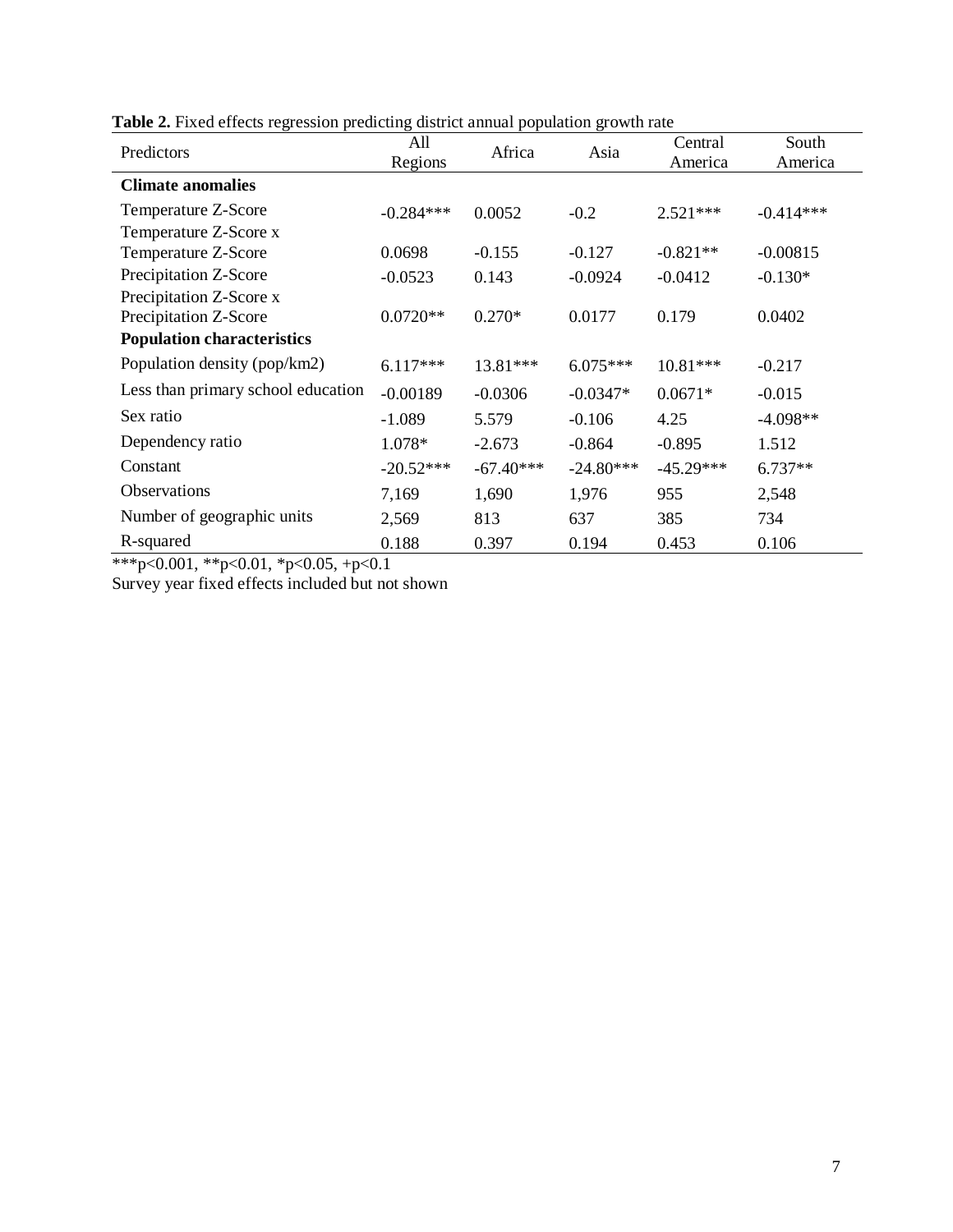# **Figures**



Figure 1. Geographic distribution of 36 tropical countries included in the analysis



**Figure 2.** Temperature implications for population growth rate across the tropics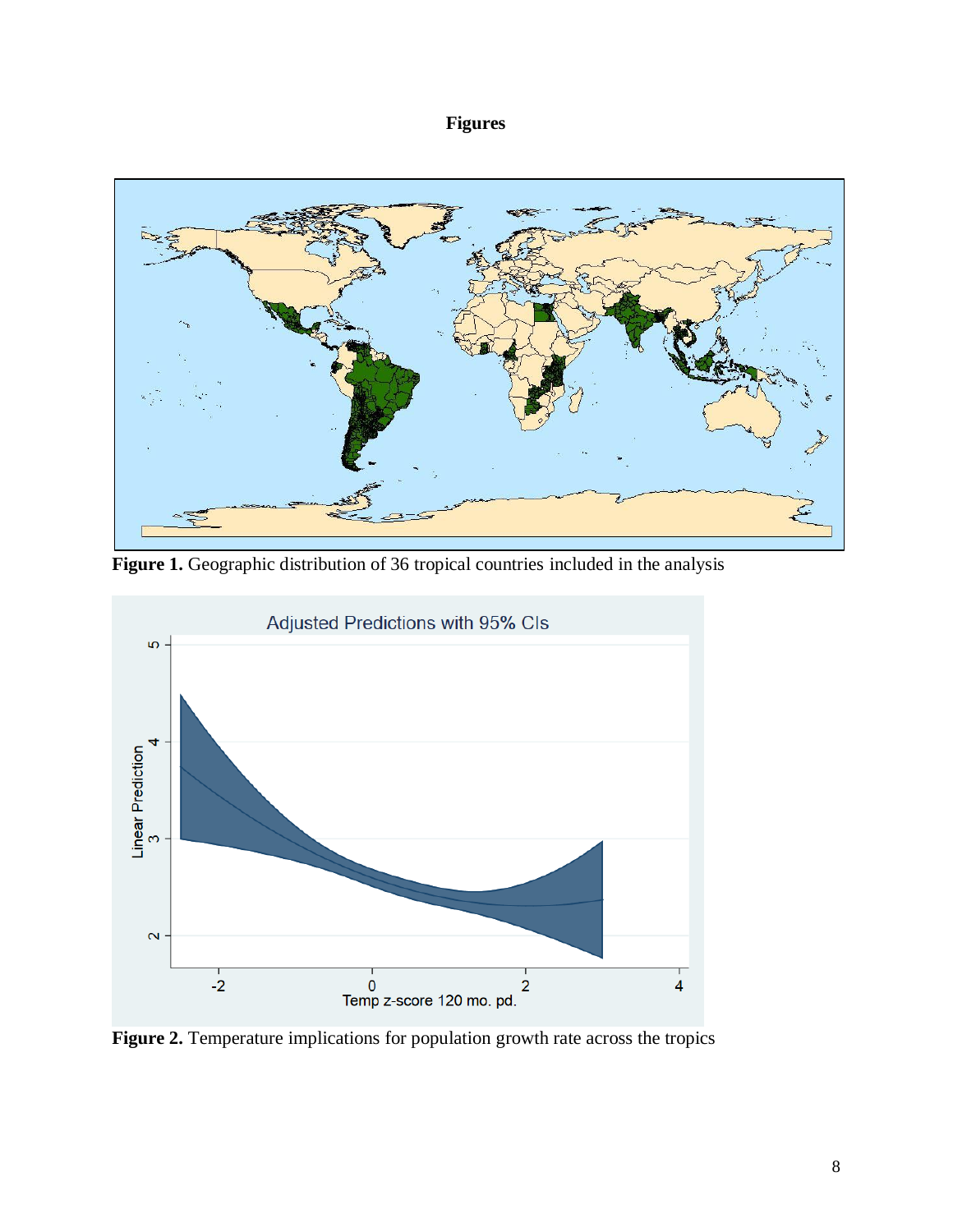

**Figure 3.** Precipitation implications for population growth rate across the tropics



**Figure 4.** Precipitation implications for population growth rate, Africa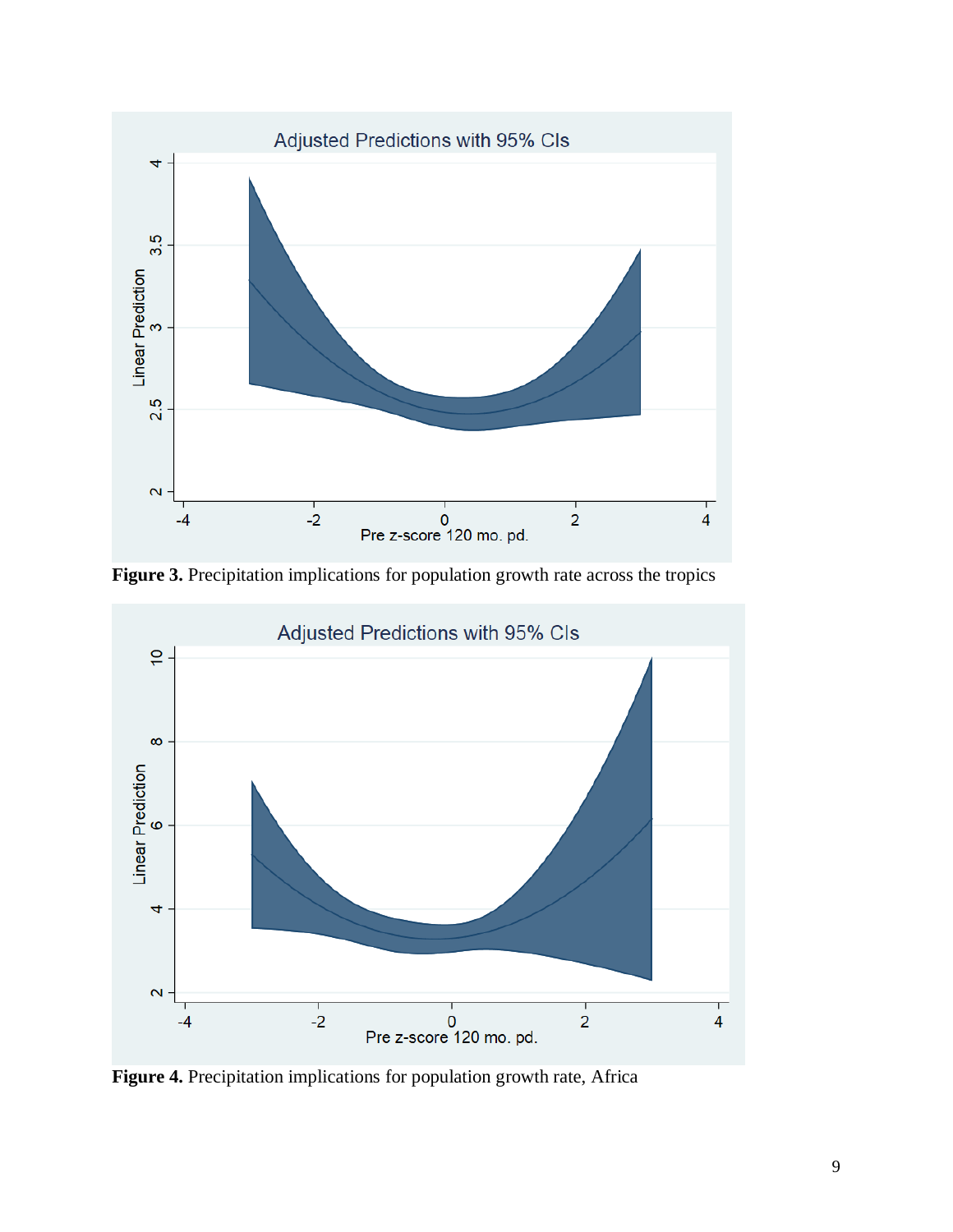

**Figure 5.** Temperature implications for population growth rate, Central America



**Figure 6.** Temperature implications for population growth rate, South America